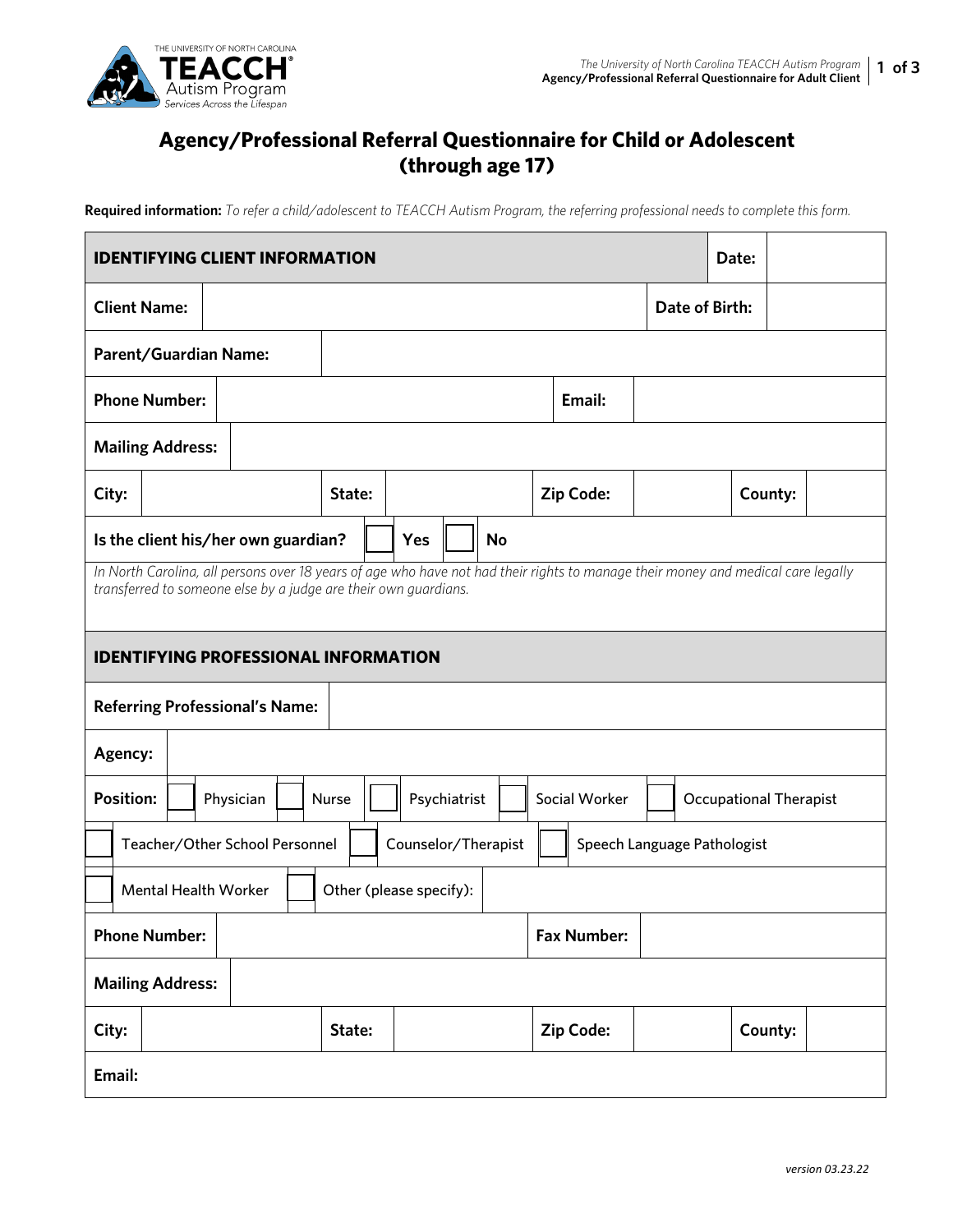| <b>ADULT REFERRAL INFORMATION</b>                                                                                        |                                                                                       |                                                                                                                                                                                                                                                                      |  |  |  |  |  |  |  |  |
|--------------------------------------------------------------------------------------------------------------------------|---------------------------------------------------------------------------------------|----------------------------------------------------------------------------------------------------------------------------------------------------------------------------------------------------------------------------------------------------------------------|--|--|--|--|--|--|--|--|
|                                                                                                                          | How long have you known this child?                                                   |                                                                                                                                                                                                                                                                      |  |  |  |  |  |  |  |  |
| In what capacity?                                                                                                        |                                                                                       |                                                                                                                                                                                                                                                                      |  |  |  |  |  |  |  |  |
|                                                                                                                          | Services Requested/Recommended - please select one:                                   |                                                                                                                                                                                                                                                                      |  |  |  |  |  |  |  |  |
|                                                                                                                          | Child needs a Diagnostic Evaluation for Autism Spectrum Disorder                      |                                                                                                                                                                                                                                                                      |  |  |  |  |  |  |  |  |
|                                                                                                                          | Child has a confirmed ASD diagnosis and needs Treatment Services and Parent Education |                                                                                                                                                                                                                                                                      |  |  |  |  |  |  |  |  |
|                                                                                                                          | <b>EXISTING DIAGNOSES</b>                                                             | Please list all existing diagnoses and provide any documentation and diagnostic reports<br>that you have.                                                                                                                                                            |  |  |  |  |  |  |  |  |
|                                                                                                                          |                                                                                       |                                                                                                                                                                                                                                                                      |  |  |  |  |  |  |  |  |
|                                                                                                                          | <b>REASON FOR REFERRAL</b>                                                            | Please describe behaviors in the sections below that are areas of concern that you feel<br>warrant TEACCH Services. If referring for a diagnostic evaluation, list symptoms and<br>concerns not accounted for by the client's current diagnoses. Please be specific. |  |  |  |  |  |  |  |  |
|                                                                                                                          | <b>Social and Emotional Relatedness:</b>                                              |                                                                                                                                                                                                                                                                      |  |  |  |  |  |  |  |  |
|                                                                                                                          |                                                                                       |                                                                                                                                                                                                                                                                      |  |  |  |  |  |  |  |  |
| Communication / Receptive Language / Expressive Language:                                                                |                                                                                       |                                                                                                                                                                                                                                                                      |  |  |  |  |  |  |  |  |
|                                                                                                                          |                                                                                       |                                                                                                                                                                                                                                                                      |  |  |  |  |  |  |  |  |
|                                                                                                                          |                                                                                       |                                                                                                                                                                                                                                                                      |  |  |  |  |  |  |  |  |
| Restricted Interests and Repetitive Behaviors (include unusual preoccupations, rituals, routines, or sensory interests). |                                                                                       |                                                                                                                                                                                                                                                                      |  |  |  |  |  |  |  |  |
|                                                                                                                          |                                                                                       |                                                                                                                                                                                                                                                                      |  |  |  |  |  |  |  |  |